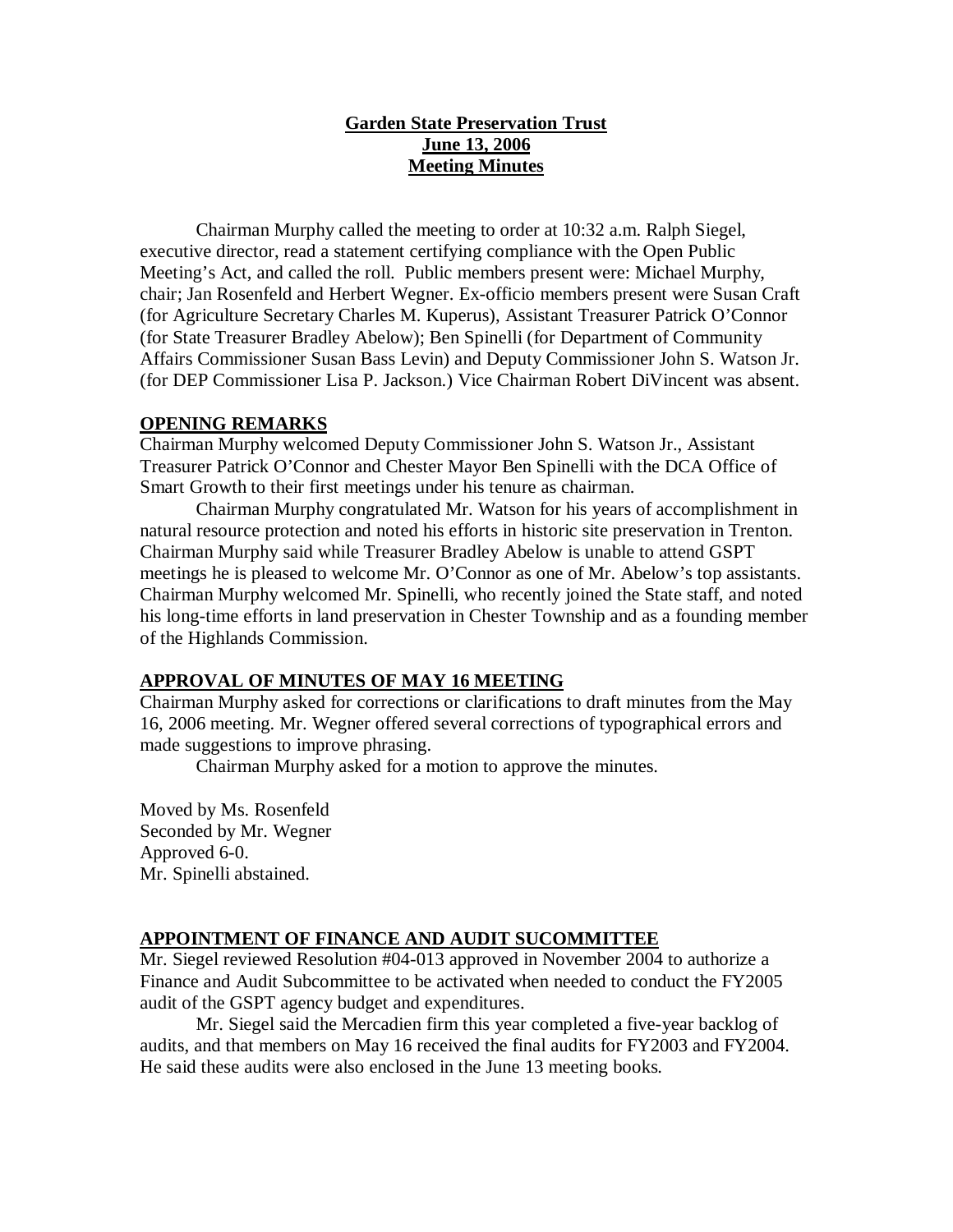Mr. Siegel said since the next audit due is for FY2005, it is now time for Resolution #04-013 to kick in and for the Finance and Audit Subcommittee to be activated.

Chairman Murphy directed the Finance and Audit Subcommittee be activated for the purposes of conducting the FY2005 audit and future audits. He observed that the exofficio representatives of the Department of Treasury and the Department of Community Affairs shall serve as committee members in accordance with Resolution #04-013. He said Resolution #04-013 directed him to name the third member from among the public members to chair and to convene the subcommittee.

Chairman Murphy appointed Ms. Rosenfeld to chair of the Finance and Audit Subcommittee. Ms. Rosenfeld said she would accept the appointment.

## **EXECUTIVE DIRECTOR'S REPORT (FISCAL)**

Mr. Siegel reviewed fund balances and funds available for the Garden State Green Ares Preservation Trust Fund 727.

Mr. Siegel proceeded with his report on the \$80 million Green Acres State Acquisition recommendations for FY2007 by reviewing funds available in the Garden State Green Acres Preservation Trust to support the recommendations.

Mr. Siegel said the Local and Nonprofit grant recommendations would be finalized and presented at the July meeting.

Mr. Siegel said the present "snapshot" forecast shows the Garden State Green Acres Preservation Trust Fund has \$149 million available for appropriations through FY2009. The appropriation of \$80 million in new funds, if approved by the Trust and by the Legislature and Governor, would leave a balance for future appropriations of about \$69.6 million.

Concerning cash flow, Mr. Siegel said the deposit of the forward delivery bond proceeds of \$687 million in all of the funds in December means cash flow will not be a concern for the GSPT for several years. He said the Garden State Green Acres Preservation Trust Fund was expected to have an opening balance on July 1, 2006, of \$570 million when the funds dedicated from the sales tax are deposited. Expenditures during FY2007 are forecast at \$120 million with a possible maximum expenditure of \$175 million and therefore a closing balance on June 30, 2007 of at least \$395 million.

#### **PRESENTATION OF GREEN ACRES STATE ACQUISITION RECOMMENDATIONS FOR FY2007**

Fawn McGee, bureau chief for State Acquisitions in the Green Acres Program, reviewed the Green Acres State Acquisition Block Grant recommendations. She offered greetings from Green Acres Administrator John Flynn, explaining he had a conflict that prevented him from attending the meeting.

Ms. McGee said the program preserved a record 31,000 acres during CY2005 while improving the quality of land preserved in compliance with the Smith Act, which mandated watershed protection.

Ms. McGee used a State projects map to highlight several of the most important and unique land preservation projects, including some of historic significance. She said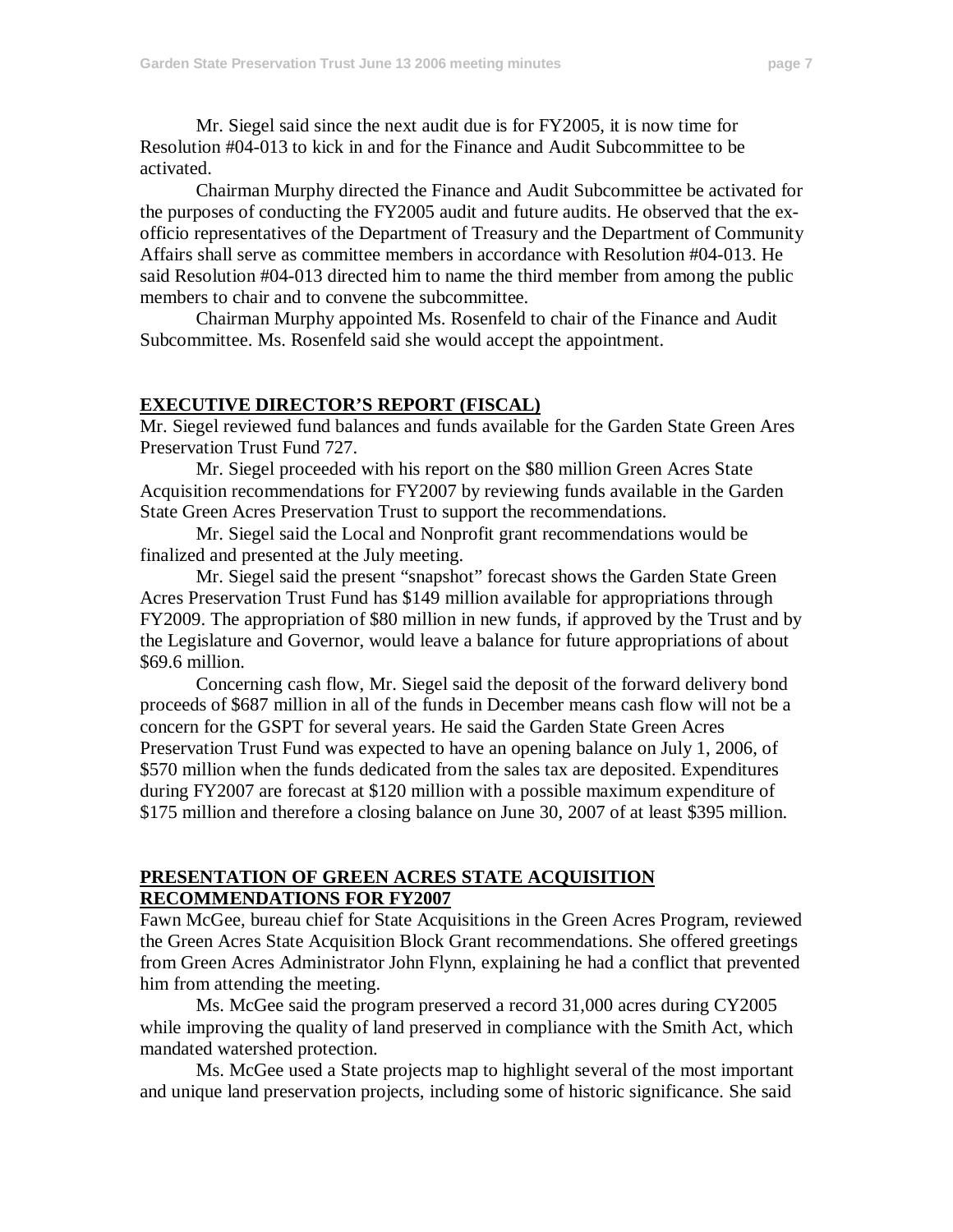the program has also exceeded GSPT expenditure targets, hitting \$101 million in FY2006.

Ms. McGee said Green Acres funds are leveraged with funds from local governments, nonprofit agencies, federal agencies and DEP legal settlement funds.

Ms. McGee said the \$80 million appropriation recommended would bring GSPT funding for the Green Acres State Acquisition program to \$530 million since FY2000. She said about 270 land acquisitions are presently under negotiation. She said the status of these projects determine the need for additional appropriations in any of the project areas which make up the State Acquisition

Chairman Murphy asked about a 200-acre acquisition in the Pinelands, the Crown Financial property, and congratulated the Green Acre staff for executing the deal. He asked about overall Pinelands acquisitions in the past year. Ms. McGee did not have a precise figure but said it was in the thousands.

#### **RESOLUTION # 06-007 APPROVING GREEN ACRES STATE ACQUISITION RECOMMENDATIONS FOR FY2007**

Chairman Murphy asked for motions to approve the Resolution.

Moved by Ms. Craft Seconded by Mr. Wegner Approved 7-0

### **CORRECTION TO SUPPORTING ATTACHMENTS FOR RESOLUTION #06-002 AND RESOLUTION # 06-003 APPROVING FARMLAND PRESERVATION PROGRAM RECOMMENDATIONS AT MAY 16 MEETING**

Mr. Siegel explained errors in summaries and totals for Farmland Preservation Program County Easement and Planning Incentive Grant recommendations presented at the May 16 meeting. He said the project details were listed correctly but the totals for the proposed expenditures had errors.

Mr. Siegel said the appropriations legislation already introduced in the State Senate reflected the correct sums.

Mr. Siegel said the May 16 recommendations also included \$600,000 for a grant program the SADC wants to start that would help counties fund their planning efforts. Mr. Siegel said the Trust lacked the legal authority to approve such grants and so this sum was also being withdrawn and the summary corrected. He said the Legislature had the authority to approve the use of Trust funds for grants and that in fact the grant appropriation had been included in the appropriations bills that had been introduced after May 16, but the Trust itself under the GSPT Act of 1999 had the authority only to consider, approve or veto project recommendations.

Chairman Murphy said it would be best to formally approve a resolution acknowledging these errors and that the sums have been corrected.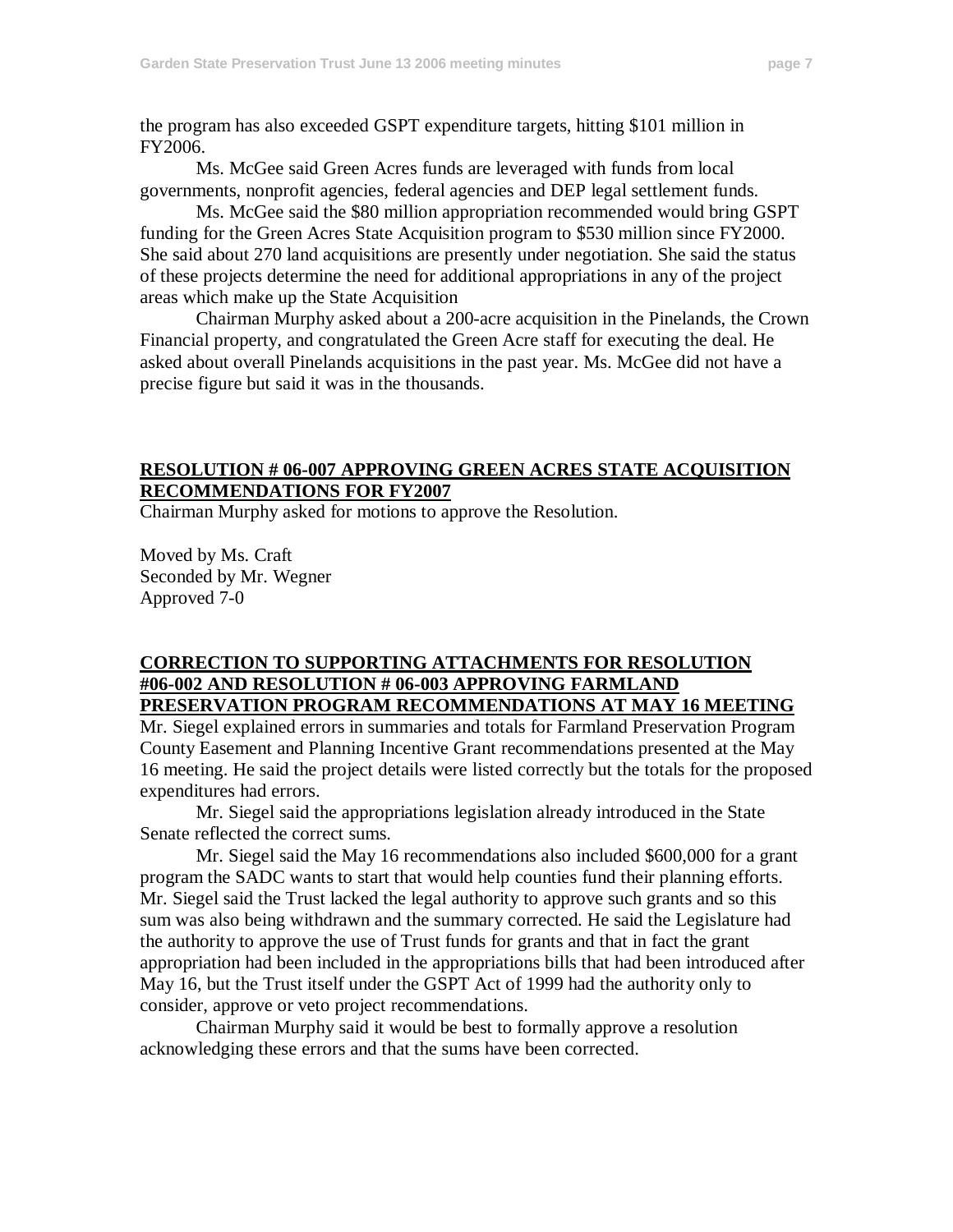## **RESOLUTION # 06-009 APPROVING CORRECTIONS TO SUPPORTING ATTACHMENTS FOR RESOLUTION # 06-002 AND RESOLUTION # 06-003**

Chairman Murphy asked for motions to approve the Resolution.

Moved by Mr. Wegner Seconded by Mr. O'Connor Approved 7-0

#### **EXECUTIVE DIRECTOR'S REPORT (FISCAL) CONTINUED**

Mr. Siegel reviewed fund balances and funds available for the Garden State Farmland Preservation Trust Fund 733. He said the \$6.515 million in Nonprofit grants to fund farmland preservation project areas would be funded with \$3.9 million in new GSPT funds plus \$2.615 million in reallocated funds.

Mr. Siegel said \$151 million was available for appropriation with \$75.9 million proposed and approved on May 16. This leaves a balance of \$75 million from which the \$3.9 million, if approved, would be deducted. This would in reduce to \$71.2 million the balance available for appropriation in FY2008 and FY2009.

Mr. Siegel said Legislative approval of the \$600,000 planning grants and \$341,000 in soil and water conservation would further reduce GSPT funds by about \$1 million.

Ms. Craft corrected Mr. Siegel and said the \$341,000 grants would not be funded through the GSPT. Mr. Siegel accepted the correction and revised his summary.

## **PRESENTATION OF FARMLAND PRESERVATION PROGRAM NONPROFIT GRANT RECOMMENDATIONS FOR FY2007**

Ms. Craft, executive director of the Farmland Preservation Program, reviewed the Nonprofit Grant recommendations. She accepted responsibility for the errors in the May 16 Farmland Preservation Program approvals.

Ms. Craft said the Nonprofit program is gaining strength and the SADC has recommended allocating block grants to active nonprofit agencies to maintain maximum flexibility in farmland project areas. She reviewed the grant applications in detail.

Ms. Craft said the \$6.5 million recommendation was the largest annual recommendation the SADC has made for these grants.

Chairman Murphy asked Ms. Craft for the correct pronunciation of the Wickecheoke project area in Hunterdon County. She provided it as wee-kah-CHEE-ohkee.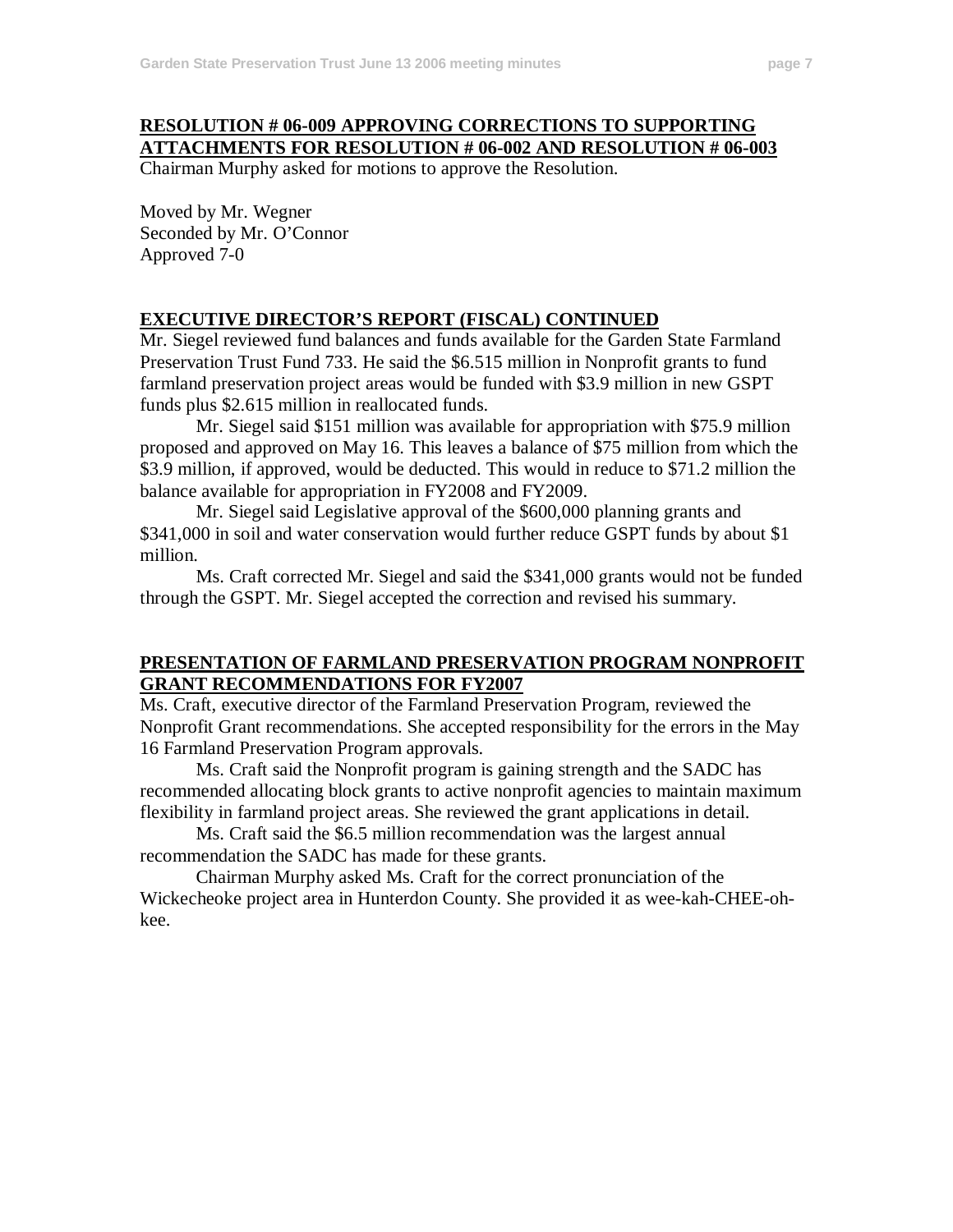# **RESOLUTION # 06-008 APPROVING FARMLAND PRESERVATION PROGRAM NONPROFIT GRANT RECOMMENDATIONS FOR FY2007**

Chairman Murphy asked for motions to approve the Resolution.

Moved by Mr. Wegner Seconded by Chairman Murphy Approved 6-0 Ms. Rosenfeld recused herself from the discussion and the vote

### **EXECUTIVE DIRECTOR'S REPORT (CONTINUED)**

Mr. Siegel reviewed the status of legislation of interest to the Trust:

- $\checkmark$  A1714, \$1.263 million appropriation to Historic Trust, approved by the Legislature May 22 and on the governor's desk.
- $\checkmark$  ACR-195, voter referendum to rededicate 4% of Corporation Business Tax from underground tank removal fund to parks and refuge maintenance, being fasttracked. Voter referendum could provide \$17 million a year for parks maintenance and facilities.
- $\checkmark$  S2024, \$48.5 million for Farmland Preservation Program county grants, sponsored by Sen. Sweeney.
- $\checkmark$  S2025, \$15 million Farmland Preservation Program Highlands reserve, sponsored by Sen. Smith.
- $\checkmark$  S2026 \$27.5 million for Farmland Preservation Program State Direct acquisitions plus \$341,000 of non-GSPT funds for soil and water conservation matching grants, sponsored by Sen. Bryant
- $\checkmark$  S2027 \$21.5 million Farmland Preservation Program Planning Incentive Grants, plus \$600,00 in county planning grants, sponsored by Sen. Karcher.

## **UPDATE ON GSPT INSTALLMENT PURCHASE AGREEMENT EDUCATION AND STRATEGIC CAMPAIGN**

GSPT consultant Daniel Patrick Pat O'Connell reviewed the status of efforts to promote use of Installment Purchase Agreements. He said the work was focused on preparing legal template documents to make local use of IPAs easier with reduced legal costs. He said a meeting would be arranged with the Environmental Infrastructure Trust to learn how they prepare similar legal template documents for their contracts.

# **SUBSTANTIVE APPROVAL OF MEETING MINUTES FOR TRANSMITTAL TO THE GOVERNOR'S OFFICE.**

Mr. Siegel explained a new procedure was being implemented to comply with minutes reporting requirements of the Governor's Counsel's office. He said the board would be asked to give "substantive" approval of minutes at the close of every meeting concerning the resolutions adopted so that the governor's veto period could begin in a more timely and meaningful manner. He said under previous practice, the minutes were not submitted for gubernatorial review until after the board had approved them at a subsequent meeting.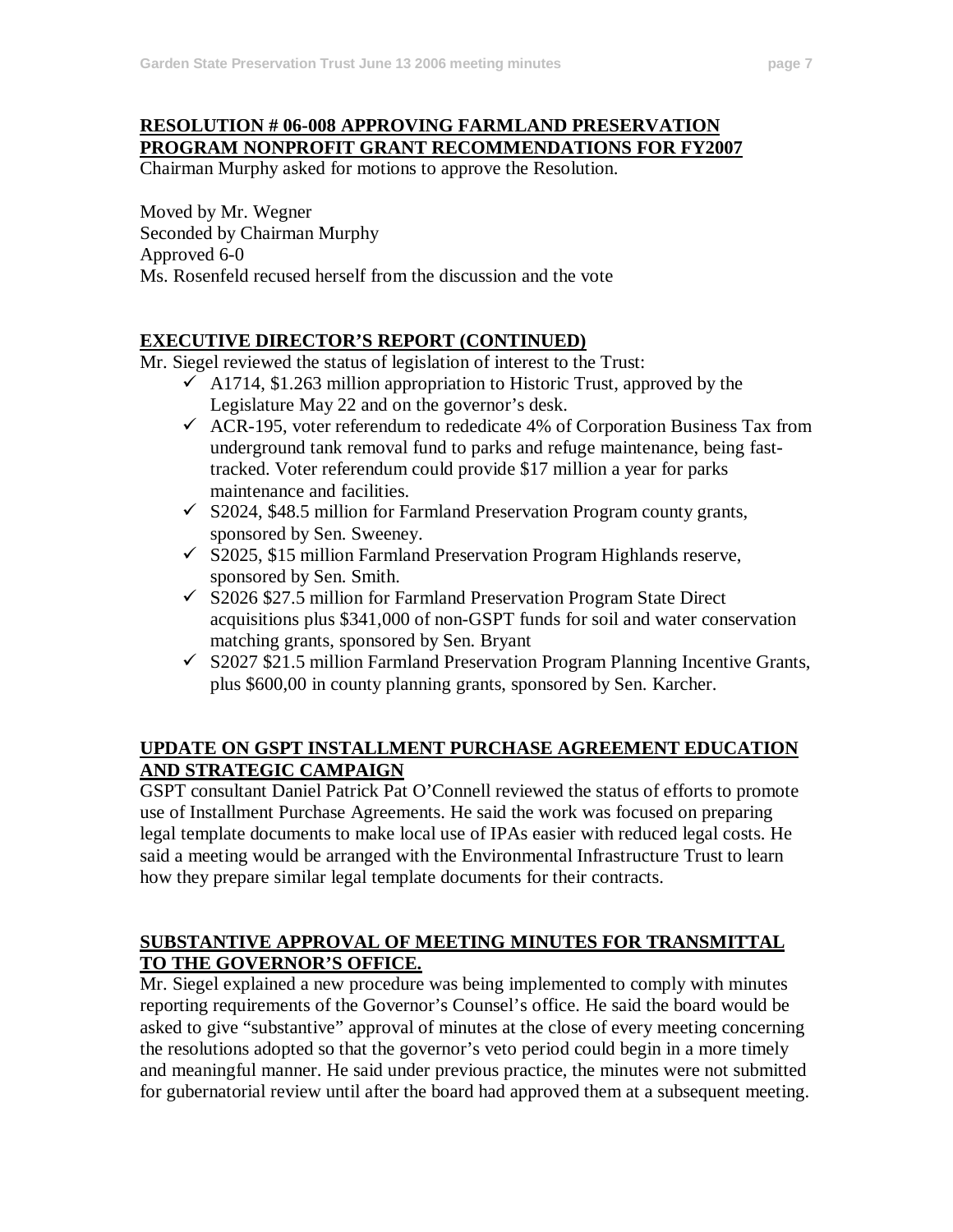The result was that in cases such as the Oct. 25, 2005 meeting, the minutes were not submitted for gubernatorial review until after they were approved on May 16, 2006, a delay that effectively deprived the governor of his prerogative to veto substantive actions before they take effect.

Mr. Siegel noted this procedural delay never affected bond sale resolutions because in those special cases pre-approval letters signed by the governor were procured in advance, and then the immediate transferal of minutes was also approved by the Trust to begin the veto period immediately. He said this was the practice because the bond sales could not be held until the bond underwriters were certain the governor would not veto the resolution authorizing the sale.

Ms. Watson asked if this procedure had ever been employed before by the Trust. Mr. Siegel said it had not been done for routine Trust business and resolutions on project recommendations. But Mr. Siegel also said it was standard for new administrations to review and modernize their procedures. He said he believed past practices of how routine meeting minutes were to be submitted may have been too informal.

Mr. Siegel then reviewed Chairman Murphy's activation of the Finance and Audit Subcommittee, his appointment of Ms. Rosenfeld to chair the subcommittee, and Trust member's votes to approve Resolution # 06-007 on Green Acres State Acquisition recommendations for FY2007, Resolution # 06-009 approving corrections to the funding summary for the Farmland Preservation Program recommendations of May 16, and Resolution # 06-008 approving the Farmland Preservation Program Nonprofit grant recommendations for FY2007

Chairman Murphy asked for a motion for substantive approval of the June 13 meeting minutes.

Moved by Ms. Craft Seconded by Mr. Watson Approved 7-0.

### **TRUST MEMBER COMMENTS**

Chairman Murphy asked if there were additional comments by Trust members.

Mr. Watson thanked everyone for their hard work and invited all Trust members to a planning forum on future open-space funding to be held at the Rutgers Eco-Complex in Florence. Mr. Watson said he would like to have a unified front to support the GSPT.

Mr. Wegner said he has attended several meetings where individuals claimed the GSPT had no more money. He urged more effort to change this perception because he said farmers considering preservation could be discouraged from doing so if they believe funds are no longer available.